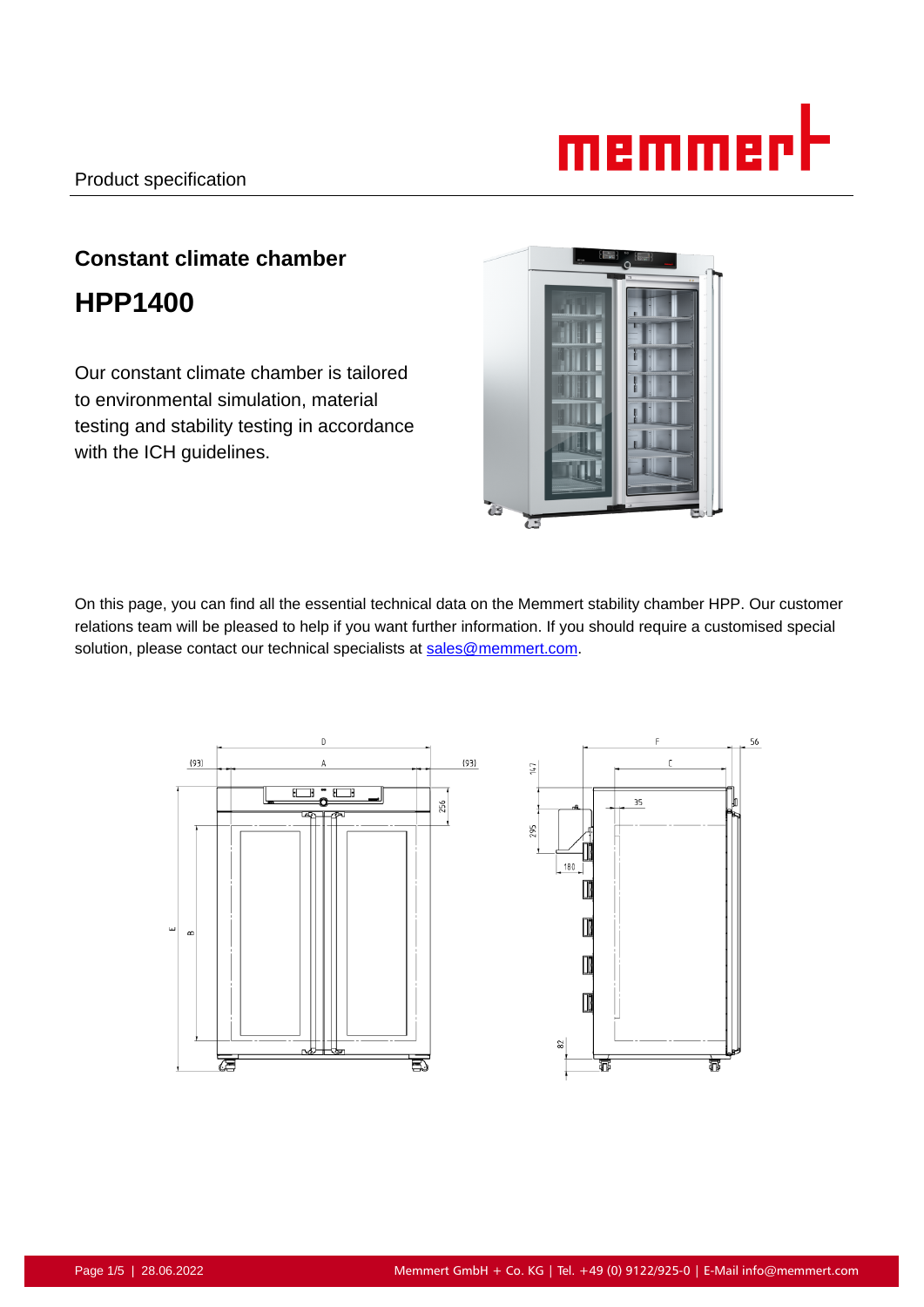# **Temperature**

| Setting temperature range              | without light, with humidity: $+15$ to $+60$ °C                                                                   |
|----------------------------------------|-------------------------------------------------------------------------------------------------------------------|
| Setting temperature range              | without light, without humidity: $+15$ to $+60$ °C                                                                |
| Working temperature range              | without light, with humidity: $+15$ (at least 10 below ambient temperature) to $+60$ °C                           |
| Working temperature range              | without light, without humidity: 15 (at least 10 below ambient temperature) to +60 °C                             |
| <b>Setting accuracy</b><br>temperature | 0.1 °C                                                                                                            |
| <b>Temperature sensor</b>              | 2 Pt100 sensors DIN Class A in 4-wire-circuit for mutual monitoring, taking over functions in case of an<br>error |

# **Humidity**

| Setting range humidity    | 10 - 80 % rh                                                                 |
|---------------------------|------------------------------------------------------------------------------|
| Humidity                  | humidity supply with distilled water from external tank by self-priming pump |
| <b>Humidification</b>     | humidification by hot steam generator                                        |
| <b>Dehumidification</b>   | dehumidification by cold trap using the Peltier technology                   |
| Setting accuracy humidity | $0.5 \%$ rh                                                                  |

# **Control technology**

| <b>ControlCOCKPIT</b>        | TwinDISPLAY. Adaptive multifunctional digital PID-microprocessor controller with 2 high-definition<br>TFT-colour displays. |
|------------------------------|----------------------------------------------------------------------------------------------------------------------------|
| Language setting             | German, English, Spanish, French, Polish, Czech, Hungarian                                                                 |
| adjustable parameters        | temperature (Celsius or Fahrenheit), relative humidity, programme time, time zones,<br>summertime/wintertime               |
| Timer                        | Digital backwards counter with target time setting, adjustable from 1 minute to 99 days                                    |
| <b>Function HeatBALANCE</b>  | adapting the distribution of the heating performance of the upper and lower heating circuit from -50 %<br>to $+50%$        |
| <b>Function SetpointWAIT</b> | the process time does not start until the set temperature is reached                                                       |
| Calibration                  | three freely selectable values each, temperature and humidity                                                              |

# **Communication**

| Interface            | Ethernet LAN, USB                                                                                                               |
|----------------------|---------------------------------------------------------------------------------------------------------------------------------|
| <b>Documentation</b> | programme stored in case of power failure                                                                                       |
| Programming          | AtmoCONTROL software on a USB stick for programming, managing and transferring programmes<br>via Ethernet interface or USB port |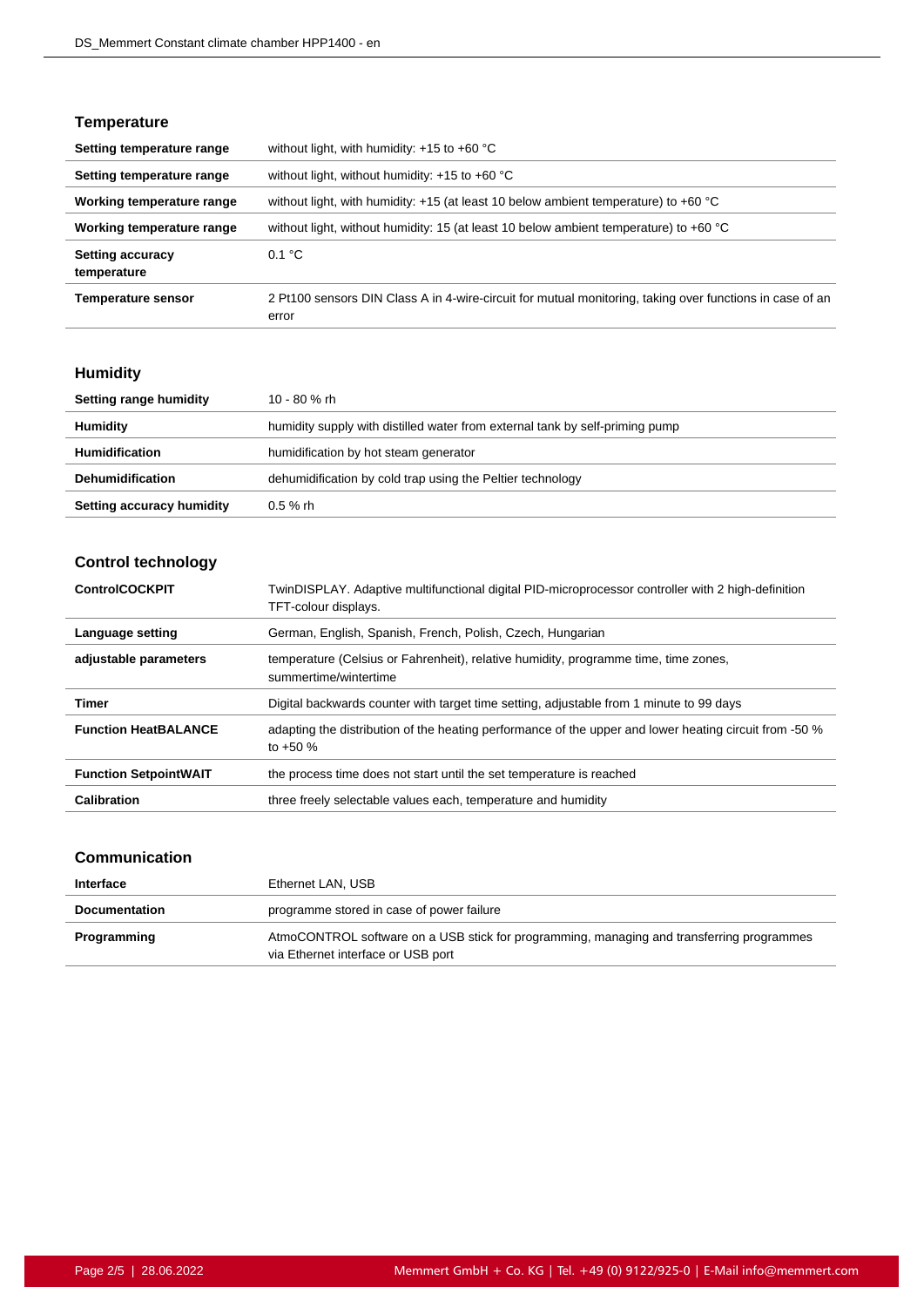| ×<br>٠<br>÷<br>۰, |
|-------------------|
|-------------------|

| <b>Temperature control</b> | over- and undertemperature monitor TWW, protection class 3.3 or adjustable temperature limiter<br>TWB, protection class 2, selectable on display                                                                                                                                                         |
|----------------------------|----------------------------------------------------------------------------------------------------------------------------------------------------------------------------------------------------------------------------------------------------------------------------------------------------------|
| <b>AutoSAFETY</b>          | additionally integrated over- and undertemperature protection "ASF", automatically following the<br>setpoint value at a preset tolerance range, alarm in case of over- or undertemperature, heating<br>function is switched off in case of overtemperature, cooling function in case of undertemperature |
| Autodiagnostic system      | integral fault diagnostics for temperature and humidity control                                                                                                                                                                                                                                          |
| Alarm                      | visual and acoustic                                                                                                                                                                                                                                                                                      |

# **Heating concept**

| <b>Peltier</b><br>energy-saving Peltier heating-/cooling system integrated in the rear (heat pump principle) |  |
|--------------------------------------------------------------------------------------------------------------|--|
|--------------------------------------------------------------------------------------------------------------|--|

# **Standard equipment**

| <b>Works calibration certificate</b> | for +25 °C/40 % rh and +40 °C/75 % rh                                                                                                                            |
|--------------------------------------|------------------------------------------------------------------------------------------------------------------------------------------------------------------|
| <b>Internals</b>                     | 4 stainless steel grid(s), electropolished                                                                                                                       |
| Door                                 | Stainless steel doors with glass sectors, fully heated inner glass panes integrated in the full-sight glass<br>door with 2-point locking (compression door lock) |
| <b>Standard accessories</b>          | Water tank including connection hose (110-750: 2.5 liter, 1060-2200: 10 liter)                                                                                   |
|                                      |                                                                                                                                                                  |

#### **Stainless steel interior**

| <b>Dimensions</b>         | $W_{(A)}$ x $h_{(B)}$ x $d_{(C)}$ : 1250 x 1450 x 750 mm (d less 10 mm for fan - Peltier) |
|---------------------------|-------------------------------------------------------------------------------------------|
| Volume                    | 1360 I                                                                                    |
| Max. number of internals  | 28                                                                                        |
| Max. loading of chamber   | 250 kg                                                                                    |
| Max. loading per internal | 30 kg                                                                                     |

# **Textured stainless steel casing**

| <b>Dimensions</b> | $w_{(D)}$ x h <sub>(E)</sub> x d <sub>(F)</sub> : 1435 x 1913 x 1007 mm (d +56mm door handle) |
|-------------------|-----------------------------------------------------------------------------------------------|
| Installation      | on lockable castors, adjustable in height                                                     |
| Housing           | rear zinc-plated steel                                                                        |

#### **Electrical data**

| Voltage                | 230 V, 50/60 Hz |
|------------------------|-----------------|
| <b>Electrical load</b> | approx. 3100 W  |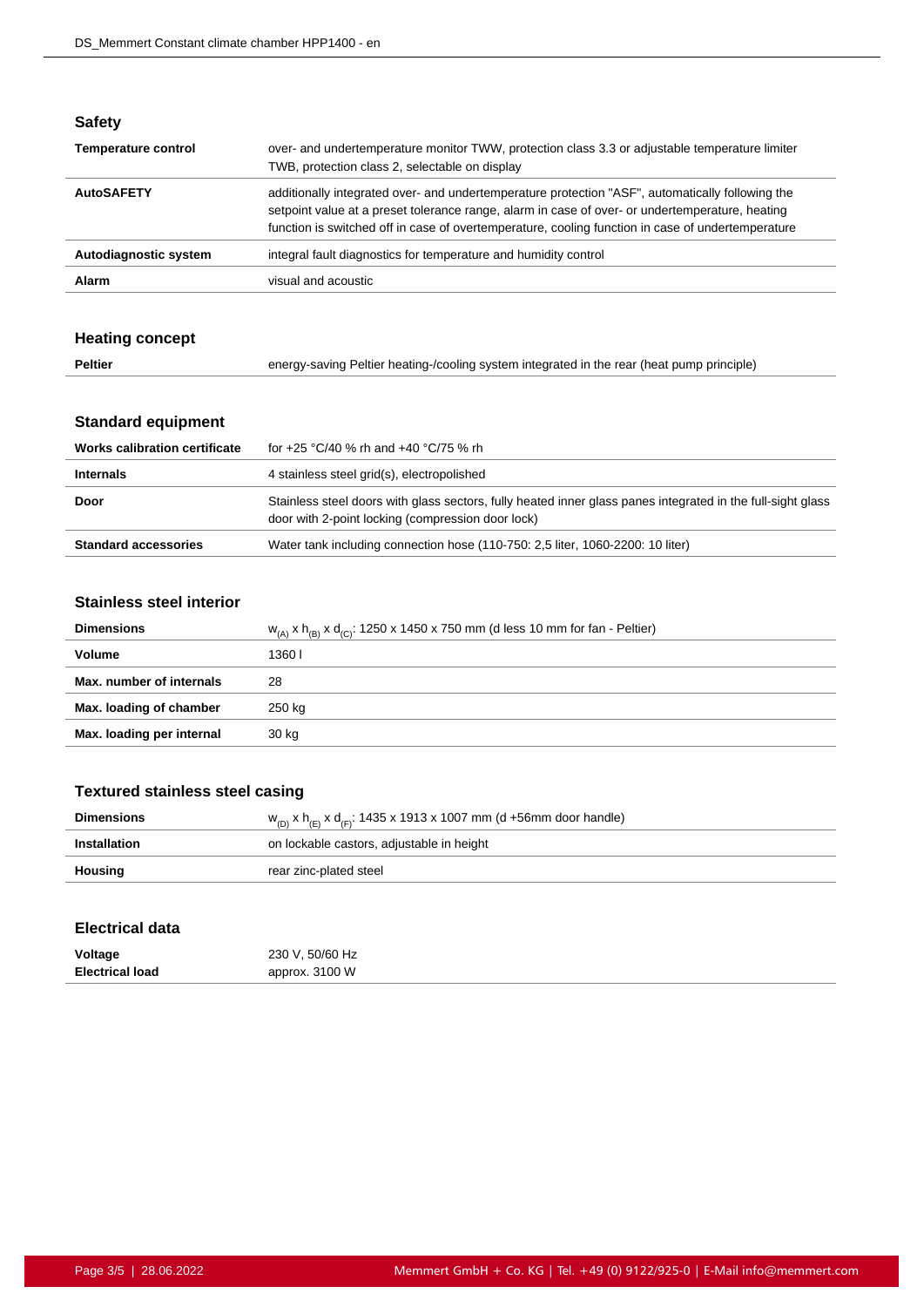### **Ambient conditions**

| Set Up                     | The distance between the wall and the rear of the appliance must be at least 15 cm. The clearance<br>from the ceiling must not be less than 20 cm and the side clearance from walls or nearby appliances<br>must not be less than 5 cm. |
|----------------------------|-----------------------------------------------------------------------------------------------------------------------------------------------------------------------------------------------------------------------------------------|
| <b>Ambient temperature</b> | 16 °C to 40 °C                                                                                                                                                                                                                          |
| Humidity rh                | max. 70 %, non-condensing                                                                                                                                                                                                               |
| Altitude of installation   | max. 2,000 m above sea level                                                                                                                                                                                                            |
| Overvoltage category       | Ш                                                                                                                                                                                                                                       |
| <b>Pollution degree</b>    |                                                                                                                                                                                                                                         |

# **Packing/shipping data**

| <b>Transport information</b>          | The appliances must be transported upright |
|---------------------------------------|--------------------------------------------|
| <b>Customs tariff number</b>          | 84198998                                   |
| <b>Country of origin</b>              | Federal Republic of Germany                |
| WEEE-Reg.-No.                         | DE 66812464                                |
| Dimensions approx incl.<br>wooden box | w x h x d: 1560 x 2200 x 1190 mm           |
| Net weight                            | approx. 450 kg                             |
| Gross weight wooden box               | approx. 639 kg                             |



Temperature-humidity working range HPP<br>• HPP110 - HPP1060 without light/• HPP1400 & HPP2200